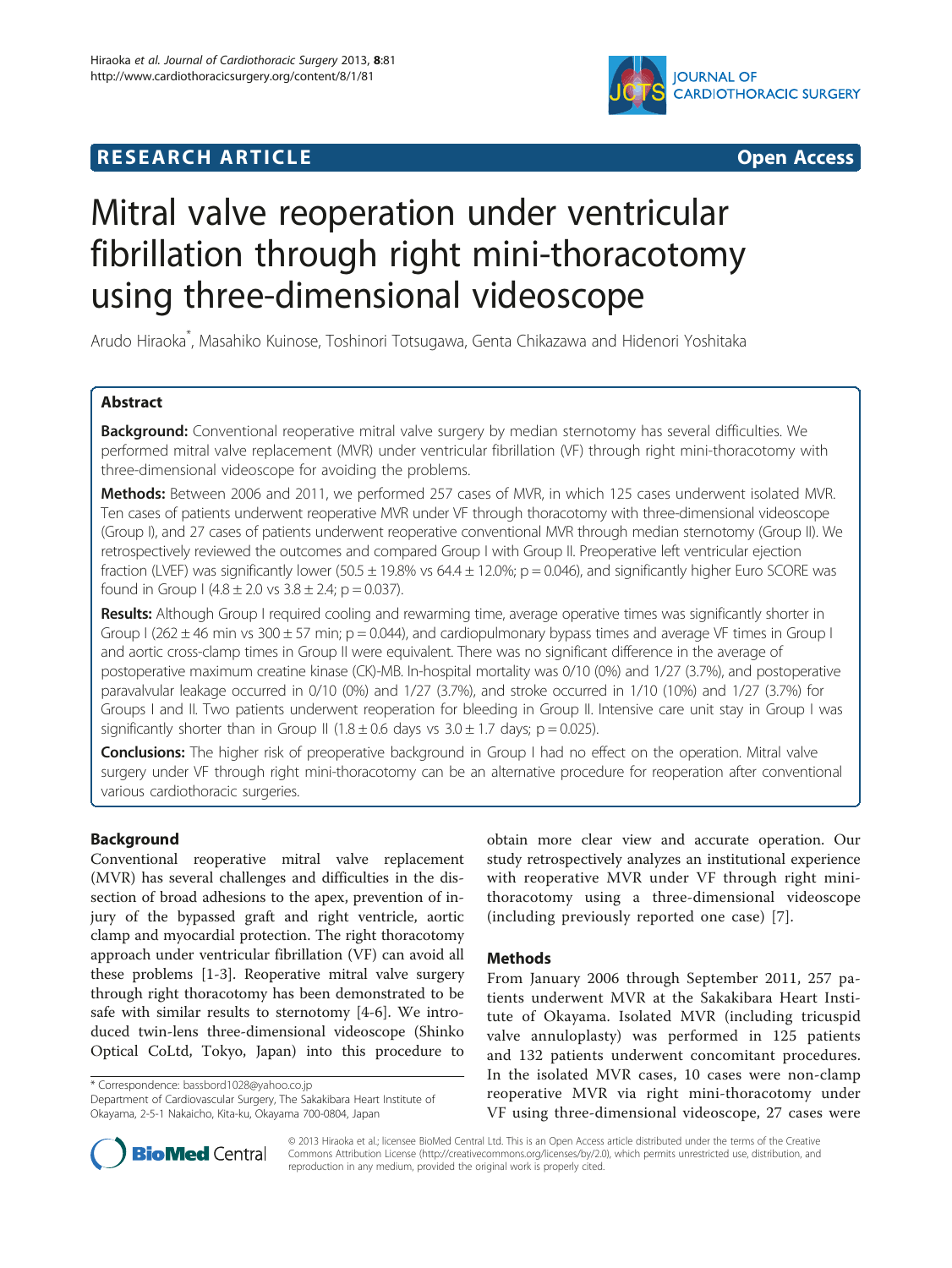conventional reoperative MVR via median sternotomy under cardiac arrest, 20 cases were initial MVR via right mini-thoracotomy under cardiac arrest, 64 cases were initial conventional MVR via sternotomy under cardiac arrest and 4 cases were patients who had initial MVR via partial sternotomy under cardiac arrest. We reviewed this non-clamp reoperative MVR (Group I:  $n = 10$ , and compared the outcomes with conventional reoperative MVR through median sternotomy (Group II:  $n = 27$ ). Table 1 shows the data of cases and patient characteristics. For the routine preoperative evaluation, all patients underwent chest X-ray, echocardiography, coronary angiography, bilateral carotid artery ultrasonography, computed tomography, magnetic resonance imaging in head and neck, and anklebrachial index assessments. As a general rule, we selected the conventional reoperative MVR through seternotomy. We adopted the non-clamp reoperative MVR via right mini-thoracotomy for the patient with

Table 1 Preoperative characteristics

|                            | Group I<br>$(N = 10)$ | Group II<br>$(N = 27)$ | p value |
|----------------------------|-----------------------|------------------------|---------|
| Age (years)                | $68.0 + 15.0$         | $62.8 + 15.3$          | 0.217   |
| Female                     | 5 (50.0%)             | 9 (33.3%)              | 0.454   |
| BSA $(m2)$                 | $1.54 \pm 0.29$       | $1.57 \pm 0.18$        | 0.411   |
| LVEF (%)                   | $50.5 \pm 19.8$       | $64.4 \pm 12.0$        | 0.046   |
| PAP (mmHg)                 | $37.1 + 13.7$         | $42.9 + 13.9$          | 0.255   |
| LVDd (mm)                  | $57.0 \pm 8.7$        | $48.2 \pm 6.7$         | 0.009   |
| LVDs (mm)                  | $42.3 \pm 15.2$       | $30.6 \pm 5.9$         | 0.009   |
| LAD (mm)                   | $46.5 \pm 9.3$        | $50.2 + 11.9$          | 0.339   |
| $MR(0-4)$                  | $3.9 \pm 0.2$         | $3.1 + 1.1$            | 0.046   |
| AF                         | 3 (30.0%)             | 11 (40.7%)             | 0.710   |
| NYHA (1-4)                 | $2.6 + 0.7$           | $2.2 + 1.0$            | 0.228   |
| <b>Euro SCORE</b>          | $4.8 \pm 2.0$         | $3.8 \pm 2.4$          | 0.037   |
| Prior cardiac surgery      |                       |                        |         |
| <b>MVP</b>                 | 5 (50.0%)             | 9 (33.3%)              | 0.454   |
| <b>CABG</b>                | 3 (30.0%)             | 1(3.7%)                | 0.052   |
| <b>MVR</b>                 | $0(0\%)$              | 5(18.5%)               | 0.295   |
| <b>AVR</b>                 | $1(10.0\%)$           | $3(11.1\%)$            | 1.000   |
| <b>Redo MVR</b>            | $1(10.0\%)$           | 1(3.7%)                | 0.473   |
| Congenital cardiac surgery | $0(0\%)$              | 4 (14.8%)              | 0.557   |
| Complex valve surgery      | $0(0\%)$              | $3(11.1\%)$            | 0.548   |
| <b>Bentall procedure</b>   | $0(0\%)$              | 1(3.7%)                | 1.000   |

BSA, body surface area; LVEF, left ventricular ejection fraction; PAP, pulmonary artery.

pressure; Dd, dimension diastolic; Ds, dimension systolic; LAD, left atrial dimension; MR.

AVR, aortic valve replacement.

high-risk of median sternotomy approach, such as patients with patent bypassed graft, healed mediastinitis and broad adhesions between sternum and right ventricle or innominate vein. Additionally, as the procedure required right thoracotomy, one-lung ventilation and femoral-femoral cardiopulmonary bypass, we had needs to consider these factors.

The mean age was not significantly different (Group I:  $68 \pm 15$  years versus Group II:  $62 \pm 15$  years; p = 0.217), and the mean body surface area was also not significantly different (Group I:  $1.54 \pm 0.29$  $1.54 \pm 0.29$  $1.54 \pm 0.29$  m [2] versus Group II:  $1.57 \pm 0.18$  m [\[2](#page-4-0)]; p = 0.411). There were significant differences in preoperative left ventricular ejection fraction (LVEF), left ventricular diastolic dimension (LVDd) and LV systolic dimension (LVDs). The LVDd and LVDs in Group I were significantly larger  $(57.0 \pm 8.7 \text{ mm}$  and  $42.3 \pm 15.2$  mm in Group I versus  $48.2 \pm 6.7$  mm and  $30.6 \pm 5.9$  mm in Group II;  $p = 0.009$  and  $= 0.009$ , respectively). The LVEF in Group I was significantly lower compared to Group II (Group I: 50.5 ± 19.8% versus Group II:  $64.4 \pm 12.0\%$ ; p = 0.046). Additionally, larger amount of preoperative mitral regurgitation was revealed in Group I (Group I:  $3.9 \pm 0.2$  versus Group II:  $3.1 \pm 1.1$ ; p = 0.046). Though the preoperative pulmonary artery pressure New York Heart Association (NYHA) classification was not significantly different, significantly higher Euro SCORE was found in Group I (Group I:  $4.8 \pm 2.0$  versus Group II:  $3.8 \pm 2.4$ ; p = 0.037).

In Group I, previous surgery included mitral valvuloplasty (MVP) in 4 patients, coronary artery bypass grafting (CABG) in 2 patients, redo MVR in one patient, aortic valve replacement (AVR) in one patient, mediastinitis after MVP in one patient, and CABG with Bland-White-Garland syndrome in one patient [\[7](#page-4-0)]. In Group II, previous surgery included MVP in 9 patients, MVR in 5 patients, congenital cardiac surgery in 4 patients, AVR in 3 patients, complex valve surgery 3 patients, redo MVR in one patient, CABG in one patient, and Bentall procedure in one patient.

## Statistical analysis

Continuous data were presented as mean ± standard deviation, and were analyzed using a Mann–Whitney test for independent data and a Wilcoxon signed rank test for paired data as appropriate. Categorical variables are given as a count and percentage of patients and compared using χ-square or Fisher's exact test. A probability value of less than 0.05 was considered significant. All data were analyzed using the Statistical Analysis Systems software JMP 9.0 (SAS Institute Inc. Cary, NC, USA).

#### Surgical technique

Reoperative MVR under VF through right mini-thoracotomy After intubation with a double lumen endotracheal tube, transesophageal echocardiography was used for cardiac

mitral regurgitation; AF, atrial fibrillation; NYHA, New York Heart Association; MVP. mitral valve plasty; CABG, coronary artery bypass grafting; MVR, mitral valve replacement;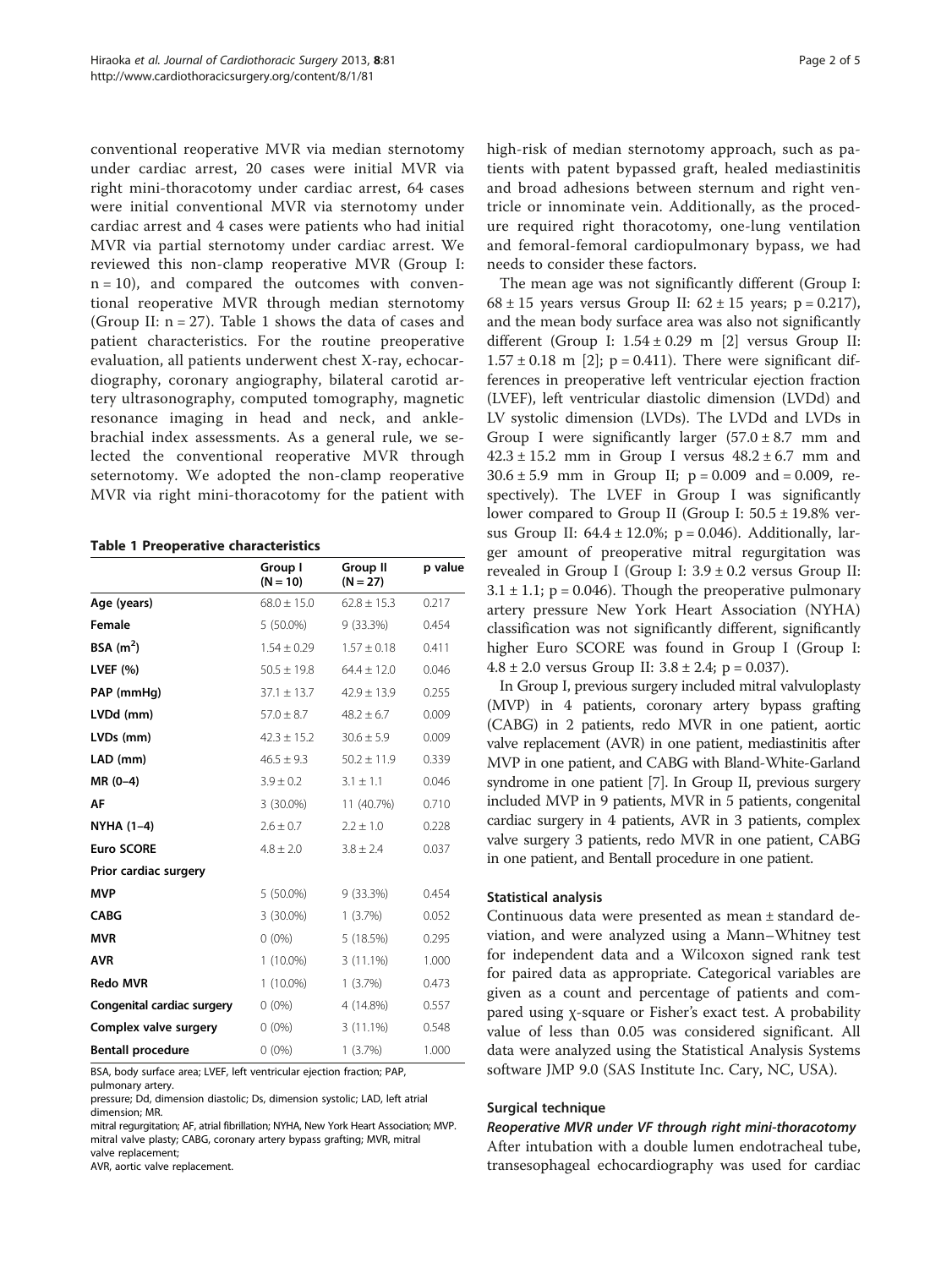monitoring. The chest was opened through a right minithoracotomy (skin incision  $\leq 10$  cm) under one lung ventilation at the 4th anterolateral intercostal space. The endoscopic port was placed at the right 5th anterior intercostal space and used as a CO2 port. Intracardiac operation was performed under three-dimensional videoscope support. An arterial catheter was inserted from the right femoral artery, and venous cannulae were placed through the right femoral vein and the right internal jugular vein. In elderly patients, axillary artery could be used for arterial cannulation. Cardiopulmonary bypass was then instituted using a system for vacuumassisted venous drainage. The pericardium was opened vertically, just 1cm medial to the right phrenic nerve. Left atrial venting was initiated through the right upper pulmonary vein. After cooling to 27–30°C, MVR was performed by conventional left atriotomy under VF. Intracardiac operation was performed using instruments for minimally invasive mitral surgery under video support. After a prosthetic valve was sewn into place in standard fashion, the left atriotomy was closed with opening the prosthetic valve by inserting a rubber catheter through the valve to left ventricle for de-airing. The de-airing and rewarming was completed, and cardioversion was performed. After recovery to normal sinus rhythm, cardiopulmonary bypass was terminated and the femoral cannulae were removed. A right pleural chest tube was positioned, and the incision was closed.

## Reoperative MVR under cardiac arrest through median sternotomy

Cardiopulmonary bypass (CPB) was standing by and the chest was opened through median sternotomy. An arterial catheter was inserted from the right femoral artery, and venous cannula was placed through the right femoral vein. After another venous cannula was placed through the superior vena cava and CPB was established, we performed dissection of adhesion to apex. Cardiac arrest was achieved by using ascending aorta clamping and antegrade cardioplegia. MVR was performed by conventional fashion.

## Results

## Intraoperative variables

Average operative time was significantly shorter in Group I  $(262 \pm 46 \text{ min} \text{ versus } 300 \pm 57 \text{ min}; \text{ p} = 0.044).$ CPB times, average VF times in Group I and aortic cross-clamp times in Groups II were equivalent. The mean of reperfusion times after cardioversion in Group I was longer than the mean of reperfusion times after declamp in Group II (Group I:  $33 \pm 8$  minutes versus Group II:  $27 \pm 8$  minutes;  $p = 0.038$ ). The average of intraoperative minimum body temperature were 27.7 ± 1.4°C in Group I and  $33.7 \pm 1.5$ °C in Group II. There

were no significant differences in the average of postoperative maximum creatine kinase (CK), CK-MB and glutamic oxaloacetic transaminase (GOT). There was no case with requiring intra-aortic balloon pumping in both groups. The perioperative data of the two groups are shown in Table 2.

## Postoperative variables

In-hospital mortality was 0/10 (0%) and 1/27 (3.7%) for Groups I and II. Cause of death in Group II was sepsis. Postoperative paravalvular leakage and late cardiac tamponade occurred in 0/10 (0%) and 1/27 (3.7%), and stroke occurred in 1/10 (10%) and 1/27 (3.7%) for Groups I and II. The patient with stroke in Group I had cerebellar hemorrhage requiring emergent craniotomy at 6 days after operation. After the operation, the patient recovered well. Although 2 patients underwent reoperation for bleeding in Group II, there was no reoperation for bleeding in Group I. New onset atrial fibrillation occurred in 0/10 (0%) and 3/27 (11.1%) for Groups I and II. There was no significant difference of average times of postoperative ventilation, and postoperative hospital stay  $(7.6 \pm 1)$ 4.2 hours in Group I versus 17.8 ± 33.7 hours in Group II;  $p = 0.700$  and  $18.3 \pm 8.4$  days in Group I versus  $21.5 \pm 13.2$ days in Group II;  $p = 0.537$ ). Intensive care unit (ICU) stay in Group I was significantly shorter than Group II ( $1.8 \pm$ 0.6 days in Group I,  $3.0 \pm 1.7$  days in Group II; p = 0.025). Although postoperative LVEF was lower in Group I (Group I:  $46.5 \pm 18.6\%$  versus Group II:  $64.3 \pm 8.8\%$ ; p = 0.004), postoperative NYHA classification was equivalent (Group I:  $1.3 \pm 0.5\%$  versus Group II:  $1.3 \pm 0.7\%$ ; p = 0.840). There were no significant differences in improvement rate of cardiac function. Table [3](#page-3-0) compares the two groups regarding postoperative variables.

## Table 2 Perioperative data

|                                         | Group I<br>$(N = 10)$ | Group II<br>$(N = 27)$ | p value  |
|-----------------------------------------|-----------------------|------------------------|----------|
| Operative time (min)                    | $262 \pm 46$          | $300 \pm 57$           | 0.044    |
| CPB time (min)                          | $145 \pm 25$          | $135 + 28$             | 0.281    |
| Cross-clamp time (min)                  |                       | $84 + 19$              | 0.120    |
| VF time (min)                           | $90 + 7$              |                        |          |
| Reperfusion time after<br>declamp (min) |                       | $27 + 8$               | 0.038    |
| after cardioversion (min)               | $33 + 8$              |                        |          |
| Minimum BT (°C)                         | $27.7 + 1.4$          | $33.7 + 1.5$           | < 0.0001 |
| Inotropic agent support                 | $2(20.0\%)$           | 6(22.2%)               | 1.000    |
| Maximum CK                              | $740.8 + 436.4$       | $591.5 + 452.3$        | 0.266    |
| CK-MB (IU/L)                            | $35.0 + 10.7$         | $60.5 + 64.9$          | 0.155    |
| Maximum GOT (IU/L)                      | $77.0 + 17.5$         | $80.7 + 50.3$          | 0.320    |

CPB, cardiopulmonary bypass; VF, ventricular fibrillation; BT, body temperature; CK, creatine.

kinase; GOT, glutamic oxaloacetic transaminase.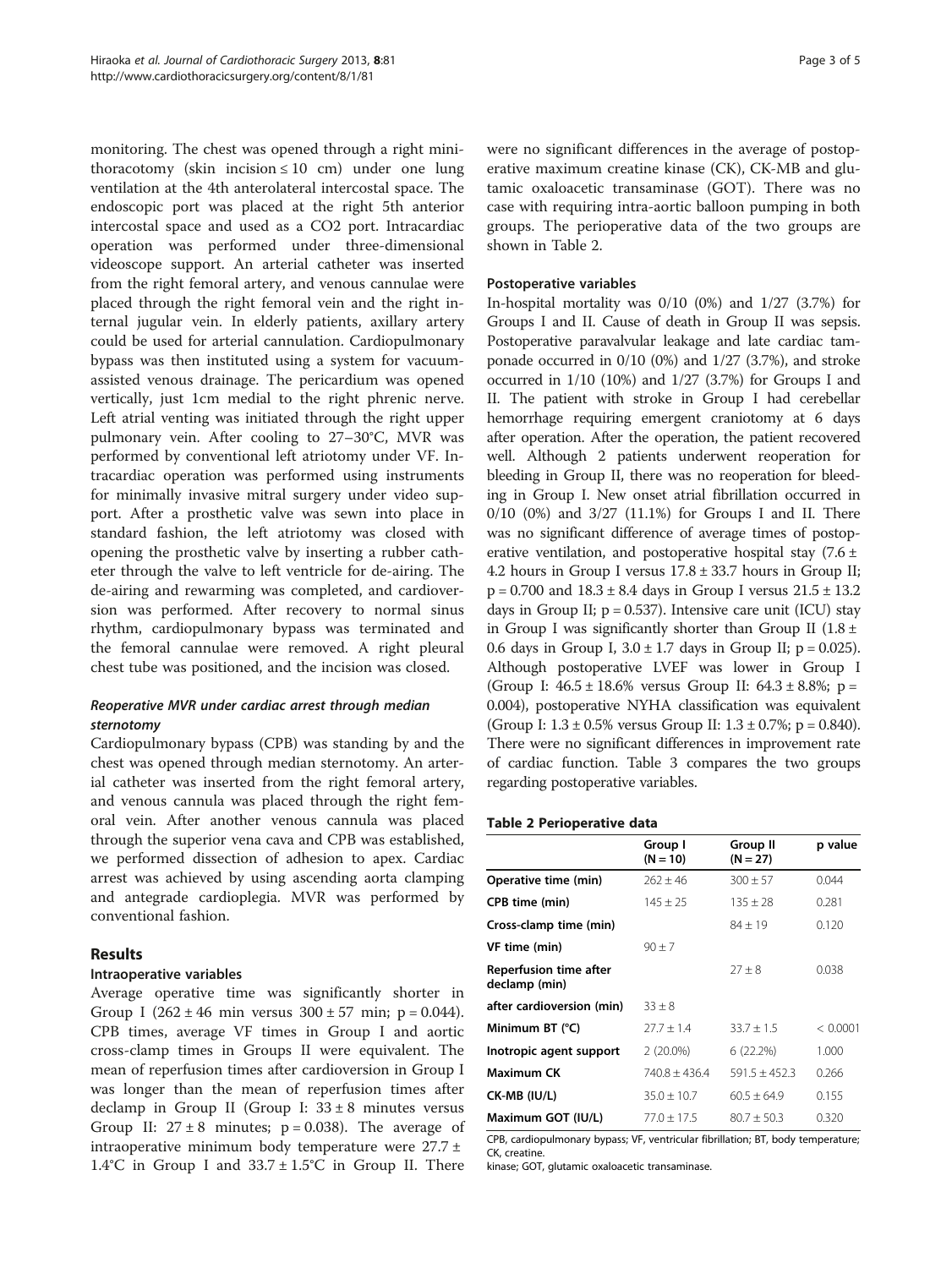#### <span id="page-3-0"></span>Table 3 Postoperative data

|                                           | Group I<br>$(N = 10)$ | <b>Group II</b><br>$(N = 27)$ | p value |
|-------------------------------------------|-----------------------|-------------------------------|---------|
| Postoperative ventilation time<br>(hours) | $7.6 + 4.2$           | $17.8 + 33.7$                 | 0.700   |
| ICU stay (days)                           | $1.8 + 0.6$           | $3.0 + 1.7$                   | 0.025   |
| Postoperative hospital stay (days)        | $18.3 \pm 8.4$        | $21.5 \pm 13.2$               | 0.537   |
| LVEF $(%)$                                | $46.5 \pm 18.6$       | $64.3 \pm 8.8$                | 0.004   |
| LVDd (mm)                                 | $51.0 + 14.2$         | $46.2 + 5.5$                  | 0.545   |
| LVDs (mm)                                 | $38.9 \pm 15.3$       | $29.8 \pm 5.0$                | 0.050   |
| Change rate of LVEF (%)                   | $-8.7 + 28.1$         | $3.7 + 18.0$                  | 0.184   |
| Change rate of LVDd (mm)                  | $-11.8 + 12.1$        | $-3.4 + 11.0$                 | 0.067   |
| Change rate of LVDs (mm)                  | $-8.7 \pm 12.3$       | $-2.2 \pm 13.3$               | 0.198   |
| NYHA (1-4)                                | $1.3 + 0.5$           | $1.3 + 0.7$                   | 0.840   |
| <b>Complications</b>                      |                       |                               |         |
| Death                                     | $0(0\%)$              | 1(3.7%)                       | 1.000   |
| Paravalvular leakage                      | $0(0\%)$              | 1(3.7%)                       | 1.000   |
| <b>Stroke</b>                             | $1(10.0\%)$           | 1(3.7%)                       | 0.473   |
| Late cardiac tamponade                    | $0(0\%)$              | 1(3.7%)                       | 1.000   |
| <b>Reoperation for bleeding</b>           | $0(0\%)$              | 2(7.4%)                       | 1.000   |
| <b>New onset AF</b>                       | $0(0\%)$              | 3 (11.1%)                     | 0.548   |

ICU, intensive care unit; LVEF, left ventricular ejection fraction; NYHA, New York Heart.

Association; AF, atrial fibrillation.

#### **Discussion**

Conventional reoperative MVR has several challenges and difficulties. In a detailed review of the STS database, it was demonstrated that the risk of mortality for isolated MVR increased from 5.09% to 9.25% in the presence of a previous cardiac operation [[8\]](#page-4-0). These findings were confirmed in a more recent review of the same database that demonstrated that reoperation was associated with significantly increased mortality for all valve operations [[9\]](#page-4-0). Division of the sternum carries an increased risk of injury of major cardiac structures in the presence of adhesions with the right ventricle, innominate vein and bypassed grafts [[10\]](#page-4-0). Thus, the injury can be a cause of surgical mortality. Additionally, the conventional approach requires dissection of broad adhesions to the apex, aortic clamp and myocardial protection. In the case that requires mitral valve surgery after deep sternal wound infection, we have no other choice to avoid conventional approach through median sternotomy [\[11](#page-4-0)].

Recently, minimally invasive cardiac surgery (MICS) for mitral valve surgery has been developed. MICS was associated with a mortality rate similar to that for open sternotomy cases, reduced length of intensive care unit and hospital stays, fewer blood transfusions, and a faster return to normality compared with conventional operative approaches [[12,13\]](#page-4-0). Similarly, Yamada and colleagues

reported that MICS was associated with earlier recovery of daily activities and improved quality of life in the early perioperative period [\[14\]](#page-4-0). Right mini-thoracotomy approach for mitral valve has been established and applied to mitral valve reoperation [\[1,3](#page-4-0)-[5\]](#page-4-0). Port-access technique with thoracoscopic support for initial and reoperative mitral valve surgery is also safe and effective [\[5,15](#page-4-0)-[17\]](#page-4-0). We introduced mini-thorocotomy approach into mitral valve surgery from 2005, and 156 cases of minimally invasive mitral valve surgery were performed. We also applied this technique to reoperative mitral valve surgery and selected non-clamp procedure under VF and mild hypothermia. Right mini-thoracotomy approach can achieve excellent operative view for the mitral valve without dissection of adhesions to the apex. Additionally, we used three-dimensional videoscope to optimally visualize the mitral valve, as the efficiency has been reported [[18,19\]](#page-4-0). The procedure under VF does not require dissection of adhesions around the ascending aorta and can avoid several difficulties regarding aortic clamp and myocardial protection. As compared to mitral valve surgery with cardioplegic arrest, the efficiency and safety of this combination have been reported [[6](#page-4-0)]. Our combination of right mini-thoracotomy, non-clamp under VF and threedimensional videoscope support for reoperative mitral valve surgery suggests the similar conclusion. Although intraoperative myocardial protection is a major concern, the safety of mitral valve surgery under VF through right thoracotomy in the cases after CABG with functioning internal mammary artery grafts has been reported [[2,20\]](#page-4-0).

In our study, although Group I required cooling and rewarming time, average CPB times were equivalent to Group II. The operation time in Group I was shorter than Group II, and the process of operation was very smooth in Group I. The average of postoperative maximum CK, CK-MB and GOT were not significantly different, and the lower preoperative EF and larger amount of preoperative mitral regurgitation in Group I had no effect on the operation. These data demonstrated intraoperative myocardial protection under mild hypothermia and VF was not an inappropriate myocardial protection strategy compared to cardiac arrest with cardioplegic solution. As there was no hospital mortality, postoperative paravalvular leakage, and reoperation for bleeding in Group I, the risk of complications was lower compared to Group II. The stroke occurred in Group I was not due to thromboembolism or arterial cannulation, but small cerebral aneurysm. Although there was no significant difference of average times of postoperative ventilation, and postoperative hospital stay, ICU stay in Group I was significantly shorter than Group II. Moreover, although preoperative Euro SCORE in Group I was significantly higher, postoperative course in Group I were